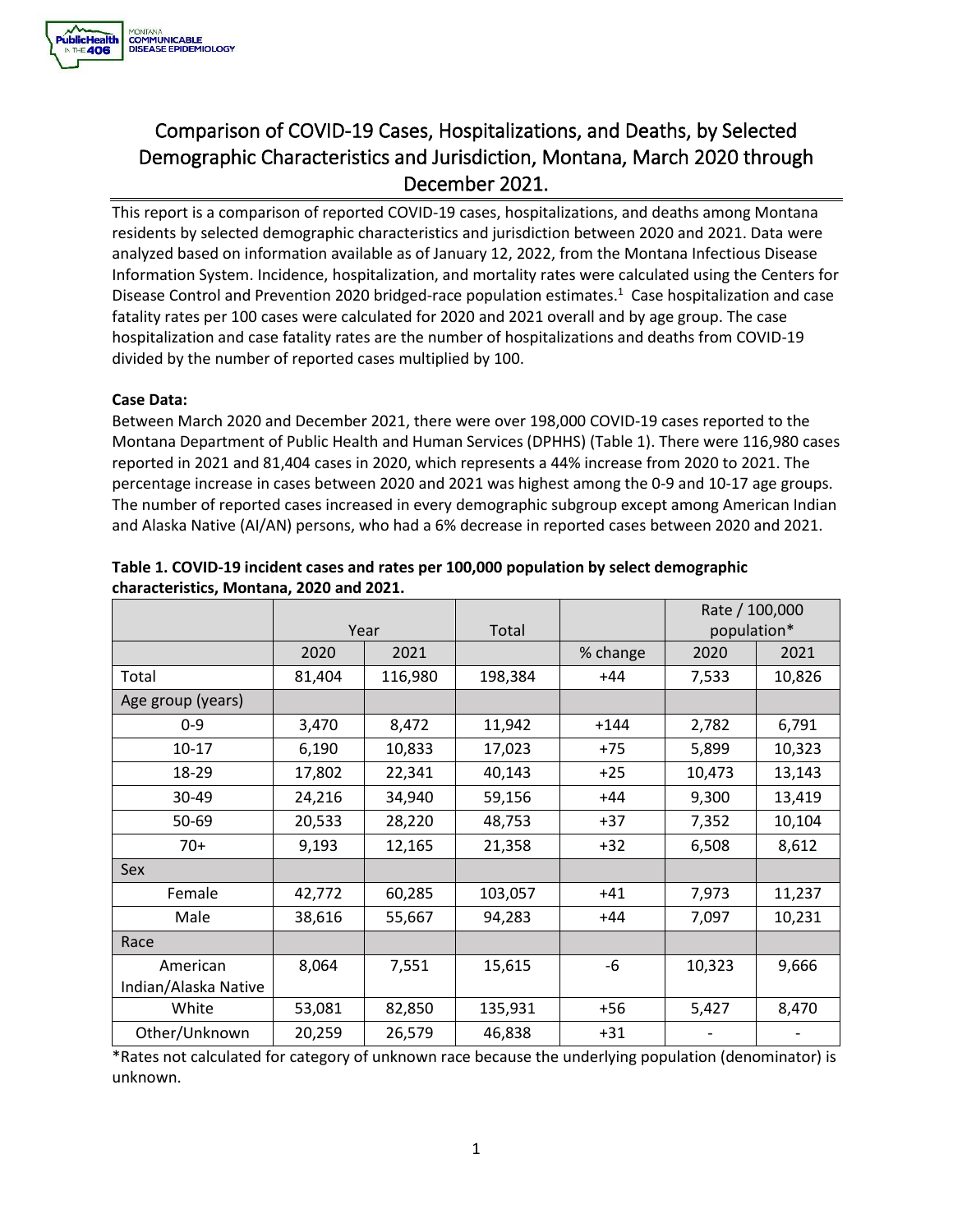

 age groups increased in Fall of 2021 during the Delta variant surge compared to the similar time period Figure 1 displays the COVID-19 incidence rates per 100,000 population by age group and month. Beginning in September 2020, the COVID-19 incidence rates increased among all age groups and peaked in November 2020. During Fall 2020, incidence was highest for the 18-29 and 30-49 age groups, followed by the 50-69, 70+ and 10-17 age groups and lowest among the 0-9 age group. In August of 2021, COVID-19 incidence increased again in all age groups and peaked in September and October 2021. The Delta variant was the predominant SARS-CoV-2 variant during this time period. The incidence rates were highest among the 10-17, 18-29, and 30-49 age groups. Notably, the incidence rate among the 0-9 in 2020. The incidence rate among the 70+ age group decreased in the Fall of 2021 during the Delta variant surge compared to the similar time period in 2020.

### **Figure 1. COVID-19 incidence rates per 100,000 population by age group and month, Montana, March 2020 through December 2021.**

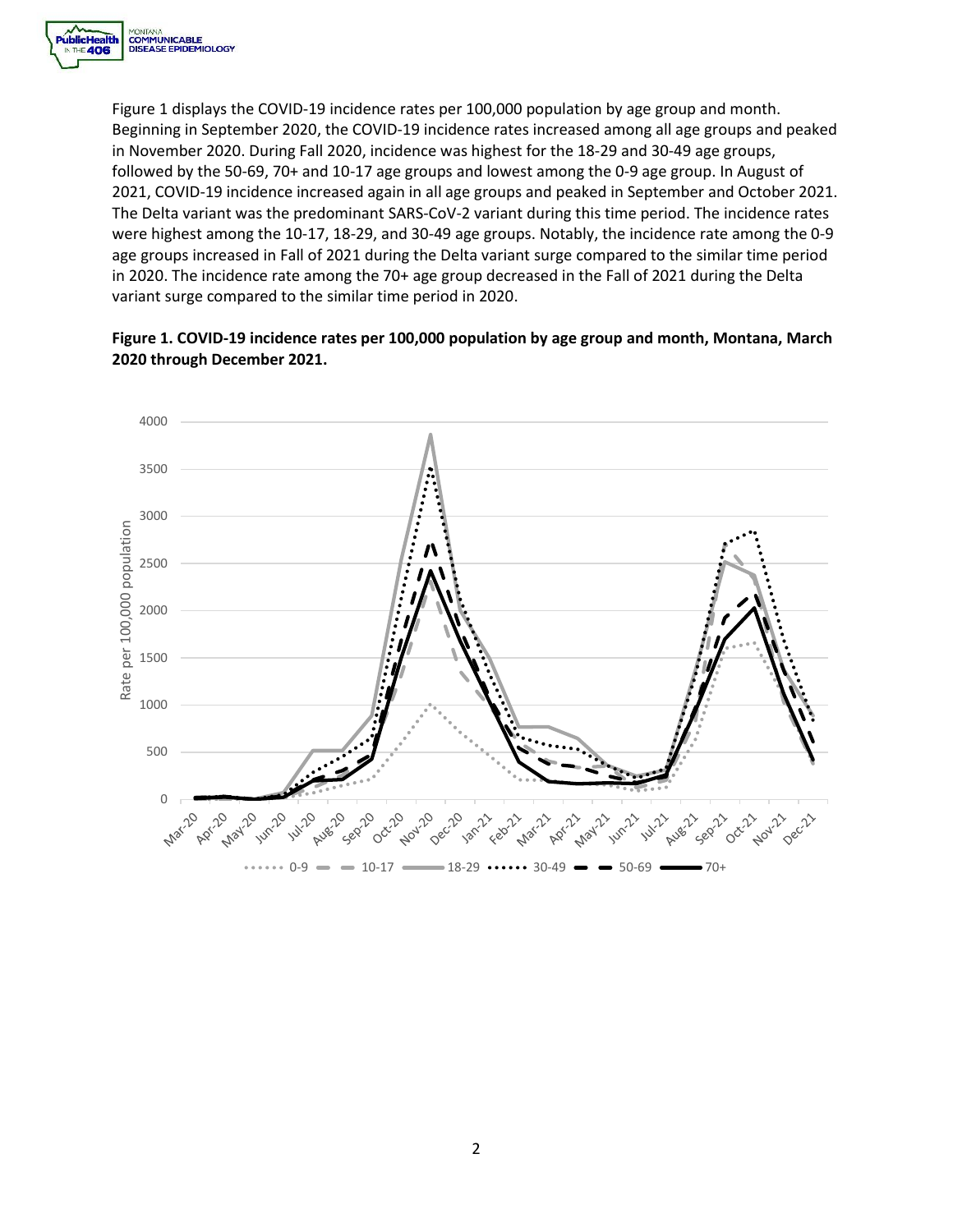

#### **Hospitalization Data:**

 Between March 2020 and December 2021, there were 10,461 COVID-19 hospitalizations reported to the hospitalizations in 2021, which represents a 69% increase from 2020 to 2021. The percentage increase Montana DPHHS (Table 2). There were 3,895 hospitalizations reported in 2020 and 6,566 in hospitalizations between 2020 and 2021 was highest among the 0-9, 18-29, and 30-49 age groups. The number of reported hospitalizations increased in every demographic subgroup except among American Indian and Alaska Native persons, which had a 26% decrease in reported hospitalizations between 2020 and 2021.

|                      |                |       |        |          | Rate / 100,000 |       |
|----------------------|----------------|-------|--------|----------|----------------|-------|
|                      | Year           |       | Total  |          | population     |       |
|                      | 2020           | 2021  |        | % change | 2020           | 2021  |
| Total                | 3,895          | 6,566 | 10,461 | $+69$    | 360            | 608   |
| Age group (years)    |                |       |        |          |                |       |
| $0 - 9$              | $\overline{7}$ | 58    | 65     | $+729$   | $\ddot{}$      | 46    |
| $10 - 17$            | 21             | 38    | 59     | $+81$    | 20             | 36    |
| 18-29                | 97             | 234   | 331    | $+141$   | 57             | 138   |
| 30-49                | 454            | 1,017 | 1,471  | $+124$   | 174            | 391   |
| 50-69                | 1,360          | 2,650 | 4,010  | $+95$    | 487            | 949   |
| $70+$                | 1,956          | 2,569 | 4,525  | $+31$    | 1,385          | 1,819 |
| Sex                  |                |       |        |          |                |       |
| Female               | 1,804          | 3,126 | 4,930  | $+73$    | 336            | 583   |
| Male                 | 2,091          | 3,417 | 5,508  | $+63$    | 384            | 628   |
| Race                 |                |       |        |          |                |       |
| American             | 537            | 397   | 934    | $-26$    | 687            | 508   |
| Indian/Alaska Native |                |       |        |          |                |       |
| White                | 2,907          | 5,267 | 8,174  | $+81$    | 297            | 538   |
| Other/Unknown        | 451            | 902   | 1,353  | $+100$   |                |       |

| Table 2. COVID-19 hospitalizations and rates per 100,000 population by select demographic |
|-------------------------------------------------------------------------------------------|
| characteristics, Montana, 2020 and 2021.                                                  |

+Rates not calculated for categories in which there were less than 20 hospitalizations. Rates not calculated for category of unknown race because the underlying population (denominator) is unknown.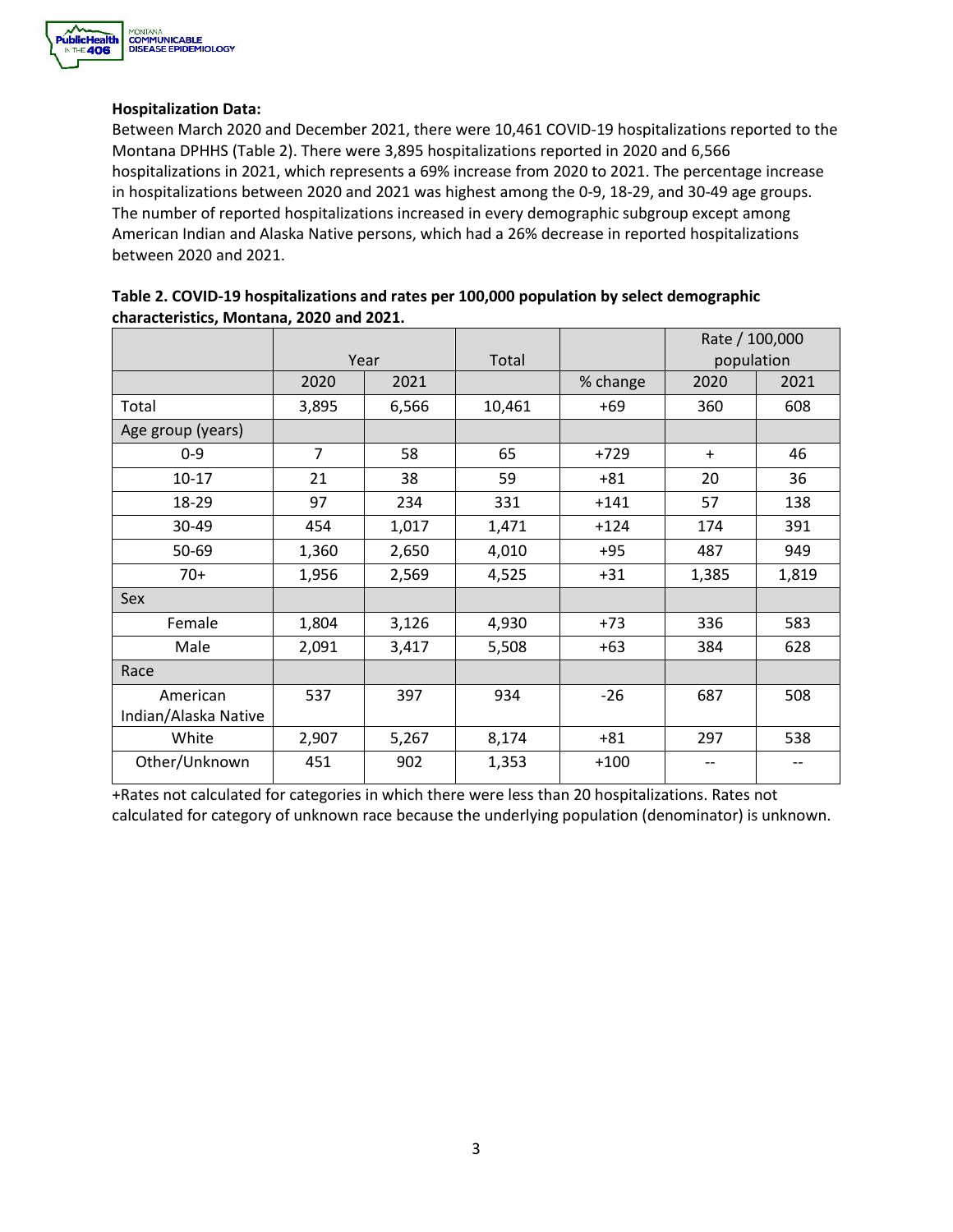

 Figure 2 displays the COVID-19 hospitalization rates per 100,000 population by age group and month. rate of individuals aged 70+ decreased in Fall 2021 compared to the similar time period in 2020. Beginning in July 2020, the COVID-19 hospitalization rates increased in the 30-49, 50-69 and 70+ age groups and peaked in November 2020. The hospitalization rates were highest for the 70+ age group, followed by the 50-69, and 30-49 age groups. The hospitalization rates were lowest among the <30 age group. In August 2021, the COVID-19 hospitalization rates increased again in all age groups and peaked in September and October 2021. The hospitalization rates were highest among the 70+ age group, followed by the 50-69, 30-49 and <30 age groups. Notably, the hospitalization rates among 50-69 and 30-49 age groups increased in Fall 2021 compared to the similar time period in 2020; the hospitalization

The overall COVID-19 case hospitalization rate for 2020–2021 was 5.3 hospitalizations per 100 cases. The case hospitalization rate by age group was 0.5, 0.3, 0.8, 2.5, 8.2, and 21.2 per 100 cases for the 0-9, 10-17, 18-29, 30-49, 50-69, and 70+ age groups, respectively.



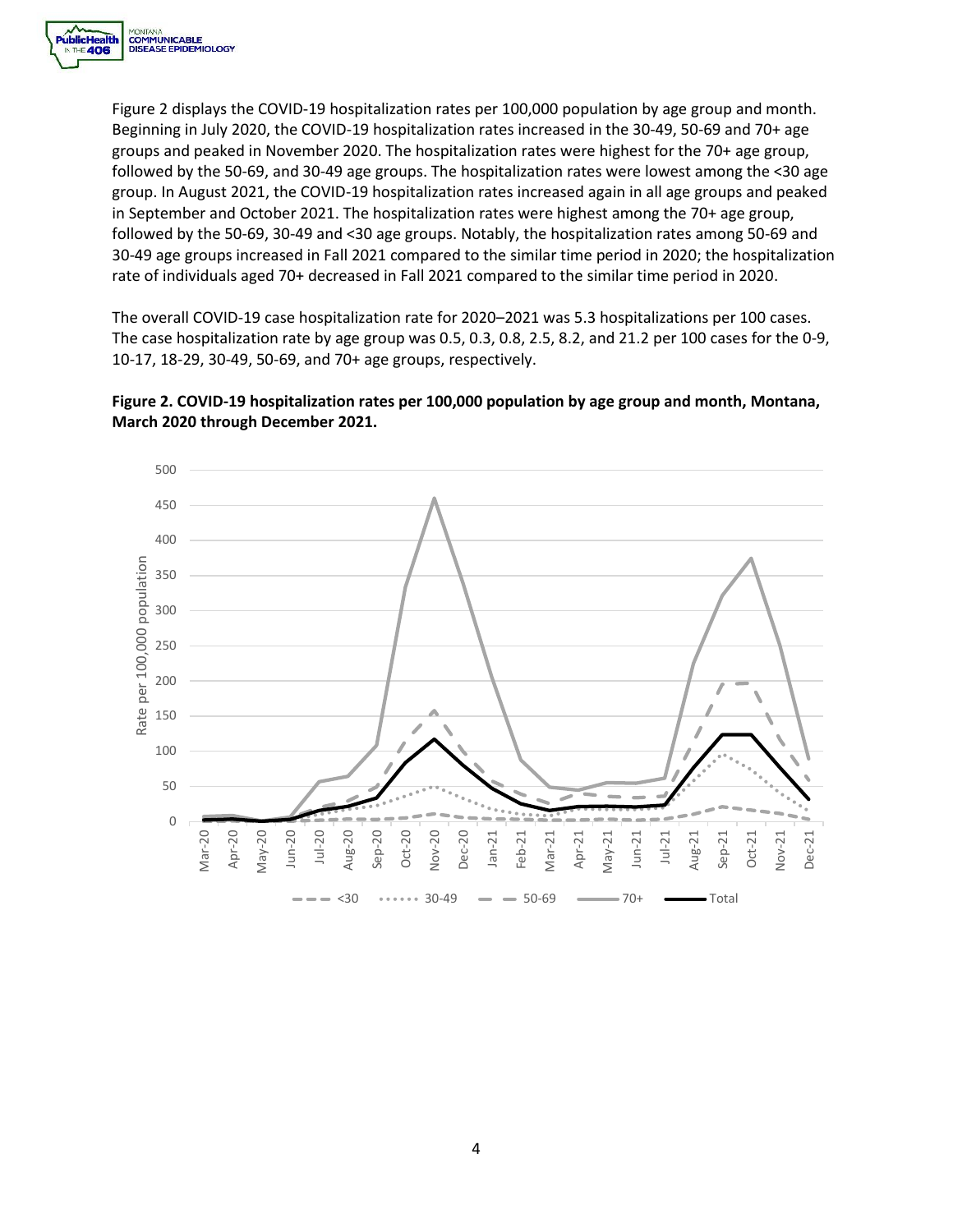

#### **Death Data:**

 Between March 2020 and December 2021, there were 2,925 COVID-19 associated deaths reported to the Montana DPHHS (Table 3). There were 1,347 deaths reported in 2020 and 1,578 deaths in 2021, which represents a 17% increase from 2020 to 2021. The percentage increase in deaths between 2020 and 2021 was highest among the 30-49 and 50-69 age groups. The number of reported deaths increased in every demographic subgroup except among persons 70+ years of age (-2%) and among American Indian and Alaska Native persons (-51%) between 2020 and 2021. There were no reported deaths among children and youth aged <18 years.

|                      |              |       |             |          | Rate / 100,000 |      |  |
|----------------------|--------------|-------|-------------|----------|----------------|------|--|
|                      | Year         |       | Total       |          | population     |      |  |
|                      | 2020         | 2021  |             | % change | 2020           | 2021 |  |
| Total                | 1,347        | 1,578 | 2,925       | $+17$    | 125            | 146  |  |
| Age group (years)    |              |       |             |          |                |      |  |
| $0 - 9$              | $\mathbf 0$  | 0     | $\mathbf 0$ | --       | $-$            | --   |  |
| $10 - 17$            | 0            | 0     | $\mathbf 0$ | --       | --             | --   |  |
| 18-29                | $\mathbf{1}$ | 11    | 12          | --       | $+$            | $+$  |  |
| 30-49                | 50           | 98    | 148         | $+96$    | 19             | 38   |  |
| 50-69                | 291          | 484   | 775         | $+66$    | 104            | 173  |  |
| $70+$                | 1,005        | 985   | 1,990       | $-2$     | 712            | 697  |  |
| Sex                  |              |       |             |          |                |      |  |
| Female               | 605          | 650   | 1255        | $+7$     | 113            | 121  |  |
| Male                 | 742          | 921   | 1663        | $+24$    | 136            | 169  |  |
| Race                 |              |       |             |          |                |      |  |
| American             | 258          | 126   | 384         | $-51$    | 330            | 161  |  |
| Indian/Alaska Native |              |       |             |          |                |      |  |
| White                | 1,028        | 1,308 | 2,336       | $+27$    | 105            | 134  |  |
| Other/Unknown        | 61           | 144   | 205         | $+136$   | --             | --   |  |

| Table 3. COVID-19 deaths and mortality rates per 100,000 population by select demographic |
|-------------------------------------------------------------------------------------------|
| characteristics, Montana, 2020 and 2021.                                                  |

\*Cells suppressed for categories were there were less than 5 deaths. +Rates not calculated for categories in which there were less than 20 deaths. Rates not calculated for category of unknown race because the underlying population (denominator) is unknown.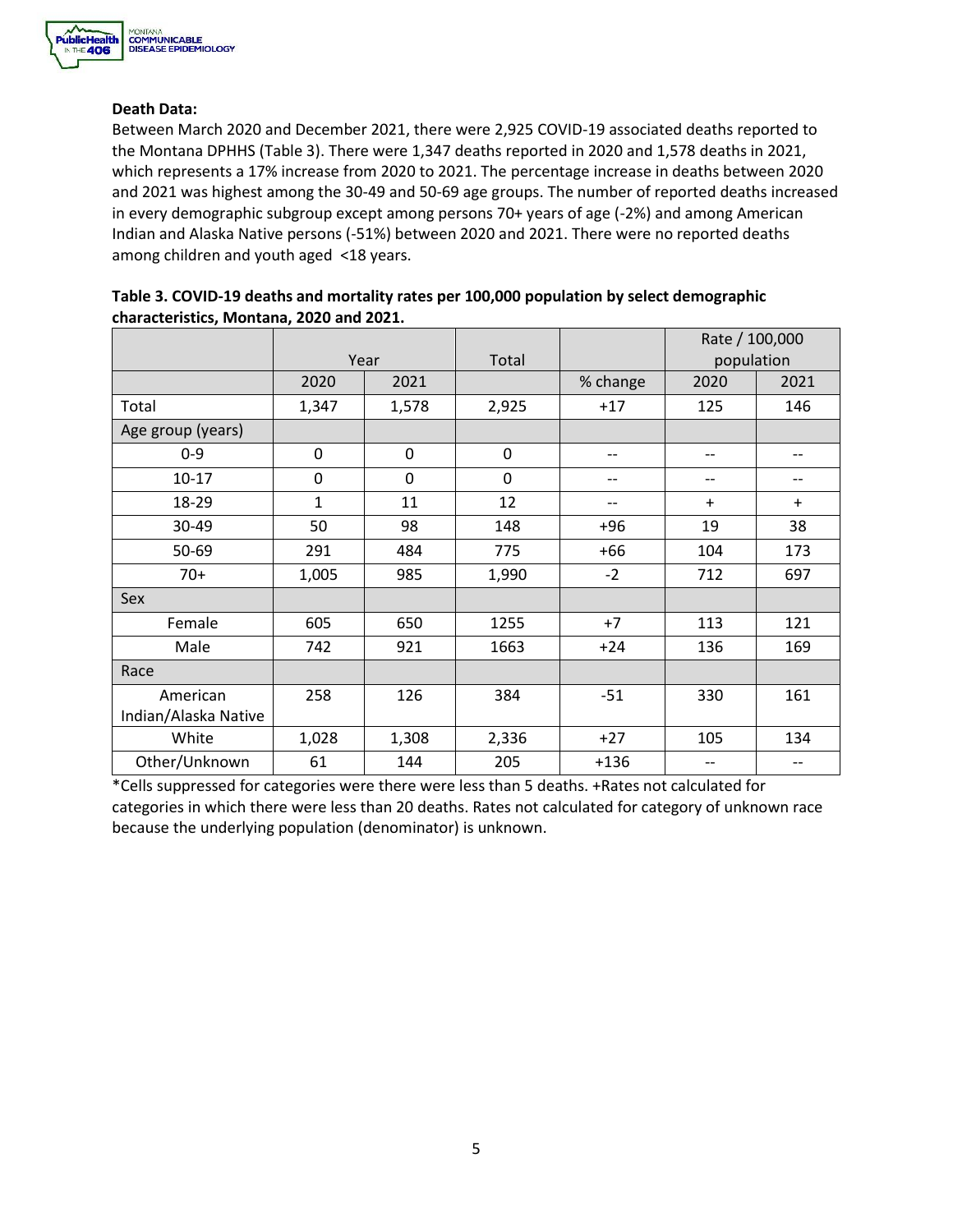

 individuals aged 70+ decreased in the Fall of 2021 compared to the similar time period in 2020. Figure 3 displays the COVID-19 mortality rates per 100,000 population by age group and month. Beginning in July 2020, the COVID-19 mortality rates increased among persons >30 years of age and peaked in November 2020. Throughout 2020 and 2021, the mortality rates were highest for the 70+ age group, followed by the 50-69 age group. The mortality rates were lowest among the 30-49 age group. In August 2021, the COVID-19 mortality rates increased again among persons >30 years of age and peaked in September and October 2021. The mortality rates were highest among the 70+ age group, followed by the 50-69, and the 30-49 age groups. Notably, the mortality rates among 30-49 and 50-69 age groups increased in the Fall of 2021 compared to the similar time period in 2020. The mortality rate in

The overall COVID-19 case fatality rate for 2020/2021 was 1.5 deaths per 100 cases. The case fatality rate by age group was 0.3, 1.6 and 9.3 per 100 cases for the 30-49, 50-69, and 70+ age groups, respectively.





\*Mortality rates for deaths among persons 18-29 years of age were not calculated because there were less than 20 total deaths from 2020 through 2021.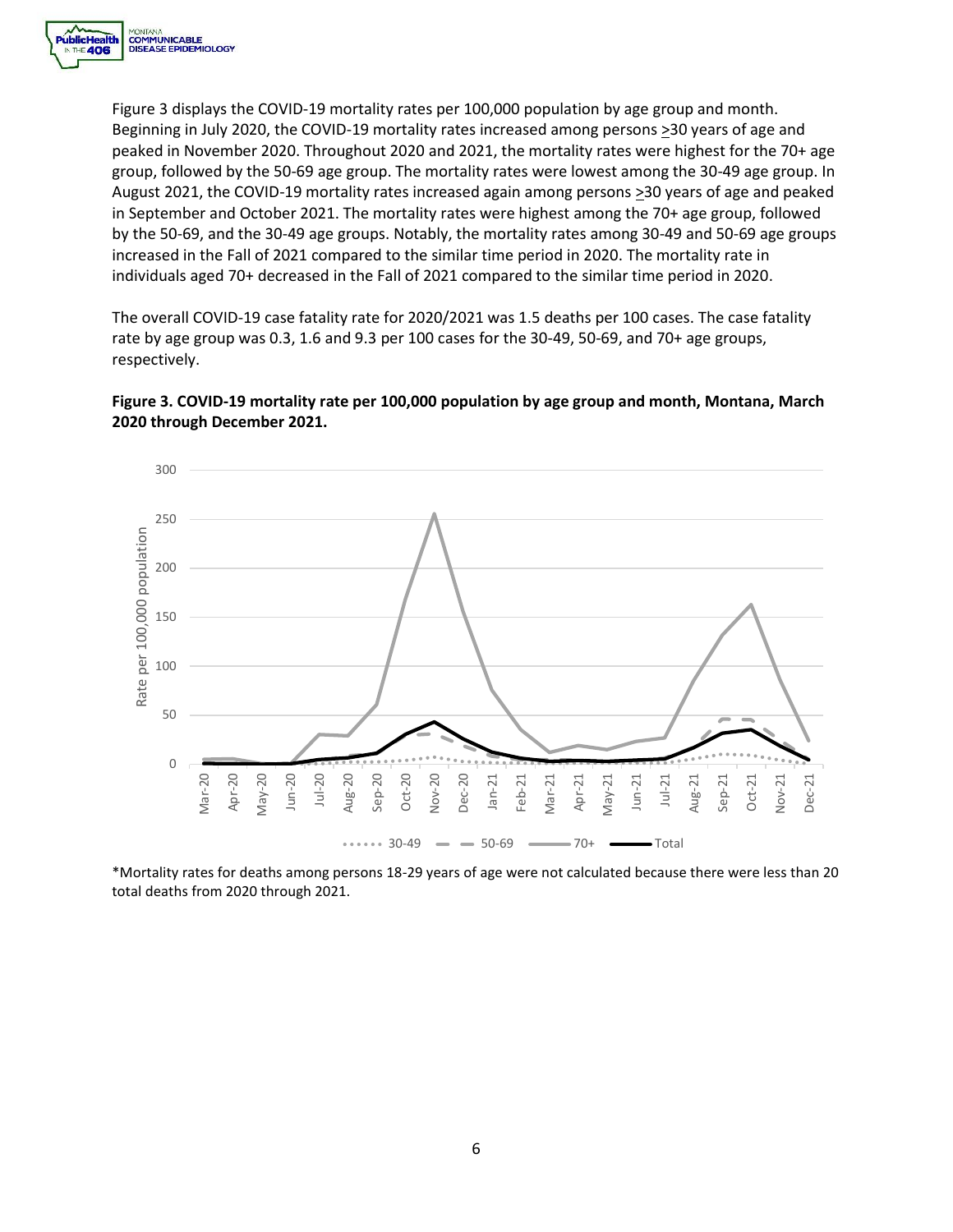

#### **Case, Hospitalizations, and Deaths by Jurisdiction:**

Table 4 (See appendix) displays the reported COVID-19 cases and rates per 100,000 population for 2020 and 2021 by county. The number of reported COVID-19 cases increased in 45 counties and decreased in 12 counties between 2020 and 2021. The counties with the largest percentage increase in cases were Mineral, Sanders, Broadwater, Park and Lake counties.

Table 5 displays the number of COVID-19 hospitalization and rates per 100,000 population for 2020 and 2021 by county. The number of reported COVID-19 hospitalizations increased in 41 counties and decreased in 14 counties between 2020 and 2021. The counties with the largest percentage increase in hospitalizations were Mineral, Lincoln, Powell, Broadwater, and Valley counties.

Table 6 displays the number of COVID-19 associated deaths and rates per 100,000 for 2020 and 2021 by county. The number of reported COVID-19 deaths increased in 27 counties and decreased in 23 counties between 2020 and 2021. The counties with the largest percentage increase in deaths were Powell, Lincoln, Fallon, Madison, and Park counties.

#### **Summary of Key Findings:**

- • Between March 2020 and December 2021 there were over 198,000 COVID-19 cases, 10,400 hospitalizations, and 2,900 COVID-19 associated deaths among Montana residents.
- From 2020 to 2021, there was an increase in the overall number of COVID-19 cases (+44%), hospitalizations (+69%) and deaths (+17%).
- The number of cases, hospitalizations and deaths increased in every demographic subgroup from 2020 to 2021 except among AI/AN persons where cases, hospitalizations and deaths decreased by 6%, 26%, and 51%, respectively, and among persons 70+ years of age where deaths decreased by 2%.
- • COVID-19 incidence rates for the 18-29 and 30-49 age groups were lower in Fall 2021 compared to Fall 2020. However, the incidence rates among persons 0-9 years of age increased in Fall 2021 compared to Fall 2020.
- age groups in the Fall of 2021 compared to Fall 2020. • The hospitalization and mortality rates among the 70+ age group were lower in Fall 2021 compared to Fall 2020. However, the hospitalization and mortality rates increased among the 50-69 and 30-49
- Among persons aged 50-69, for every 100 reported COVID-19 cases, there were 8.2 hospitalizations and 1.6 deaths. Among persons aged 70+, for every 100 reported COVID-19 cases, there were 21.2 hospitalizations and 9.3 deaths.

#### **Discussion:**

 The increase in COVID-19 cases, hospitalizations, and deaths in 2021 compared to 2020 is likely infection, hospitalization, and death compared to fully vaccinated counterparts in 2021.<sup>3</sup> associated with a number of factors. First, the SARS-CoV-2 Delta variant, which became the dominant variant in July 2021, demonstrated increased transmissibility and disease severity compared to the initial SARS-CoV-2 virus in 2020. Second, the statewide and local mitigation strategies in place throughout 2020 were reduced and implementation of these strategies varied from community to community thereafter. Third, while COVID-19 vaccines became readily available in Montana in 2021, Montana still has suboptimal vaccine coverage among the eligible population. As of February 2022, only 54% of eligible Montanans aged 5 years and older are fully vaccinated and only 61% have received their first dose.2 Unvaccinated/not fully vaccinated Montanans remain at significantly higher risk for COVID-19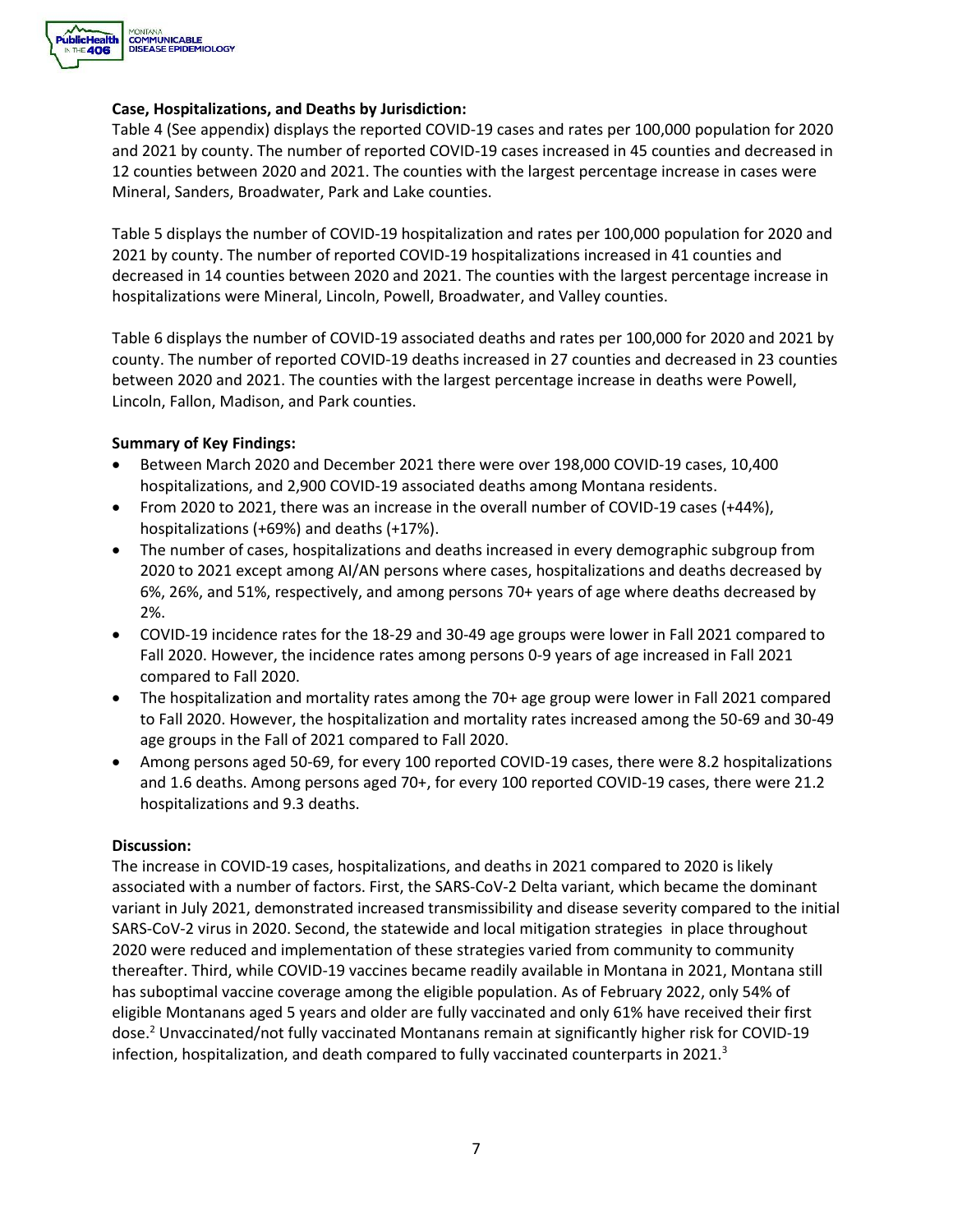

 From March to November 2020, the cumulative incidence and mortality of COVID-19 among AI/AN implemented and sustained into 2021 multiple mitigation strategies to reduce the spread of COVID-19 persons was two to almost four times higher than among white persons.<sup>4</sup> The decrease in the number of COVID-19 cases, hospitalizations, and deaths among AI/AN persons in 2021 compared to 2020 may be attributable to a number of factors. Beginning in 2020, many Tribal communities in Montana in the community and particularly among vulnerable subgroups (e.g., Tribal elders, persons with underlying high-risk conditions).<sup>5</sup> Due to the high morbidity and mortality associated with COVID-19, AI/AN adults were also prioritized as eligible to receive COVID-19 vaccines early in 2021. The ongoing implementation of mitigation strategies in Tribal communities throughout 2021 in combination with increasing vaccination rates may be associated with the reduction in cases, hospitalizations, and deaths among AI/AN persons in 2021.

#### **Implications:**

COVID-19 infection, hospitalization and death are preventable. Being up to date on COVID-19 vaccination, including getting any booster dose(s) when eligible, is the best protection against SARS-CoV-2 infection and the most effective way to prevent severe COVID-19 disease outcomes, including hospitalization and death. The COVID-19 vaccine is widely available to Montanans aged 5 years and older and as of February 2022 over 550,000 Montanans have been fully vaccinated. To locate a vaccine provider, go to [Vaccines.gov](https://Vaccines.gov). The COVID-19 vaccines are safe and effective.<sup>6</sup> In addition to staying up to date on COVID-19 vaccines, DPHHS also encourages all Montanans to take precautionary measures to prevent the spread of the virus, including wearing a face covering, when appropriate, avoiding large crowds, staying home when not feeling well, and washing hands frequently, and getting tested for COVID-19 when appropriate.

#### **References:**

- 1. United States Department of Health and Human Services (US DHHS), Centers for Disease Control and Prevention (CDC), National Center for Health Statistics (NCHS), 2020 Bridged-Race Population Estimates, United States. [http://wonder.cdc.gov/bridged-race-v2020.html.](http://wonder.cdc.gov/bridged-race-v2020.html) (Accessed on January 26, 2022).
- 2. Montana DPHHS. Weekly COVID-19 Update in Montana (as of 2/4/2022). [Weekly COVID-19 Update](https://dphhs.mt.gov/assets/publichealth/CDEpi/DiseasesAtoZ/2019-nCoV/EpiProfile/EpiUpdate_Weekly02042022.pdf)  [in Montana \(as of 2/4/2022\) \(mt.gov\)](https://dphhs.mt.gov/assets/publichealth/CDEpi/DiseasesAtoZ/2019-nCoV/EpiProfile/EpiUpdate_Weekly02042022.pdf)
- 3. Montana DPHHS. COVID-19 cases, hospitalizations, and deaths by vaccination status in Montana, February 7, 2021 - September 4, 2021. September 20, 2021. COVID-19 cases, hospitalizations, and [deaths by vaccination status \(mt.gov\)](https://dphhs.mt.gov/assets/publichealth/CDEpi/DiseasesAtoZ/2019-nCoV/Reports/MontanaBreakthroughreport09242021.pdf)
- 4. Williamson LL, Harwell TS, Koch TM, et al. COVID-19 Incidence and Mortality Among American Indian/Alaska Native and White Persons - Montana, March 13-November 30, 2020. MMWR Morb Mortal Wkly Rep. 2021 Apr 9;70(14):510-513. COVID-19 Incidence and Mortality Among American Indian/Alaska Native and White Persons - [Montana, March 13-November 30, 2020 -](https://pubmed.ncbi.nlm.nih.gov/33830986/) PubMed [\(nih.gov\)](https://pubmed.ncbi.nlm.nih.gov/33830986/)
- 5. Pratt CQ, Chard AN, LaPine R, et al. Use of Stay-at-Home Orders and Mask Mandates to Control COVID-19 Transmission - Blackfeet Tribal Reservation, Montana, June-December 2020. MMWR Morb Mortal Wkly Rep. 2021 Apr 9;70(14):514-518. [Use of Stay-at-Home Orders and Mask](https://pubmed.ncbi.nlm.nih.gov/33830985/)  [Mandates to Control COVID-19 Transmission -](https://pubmed.ncbi.nlm.nih.gov/33830985/) Blackfeet Tribal Reservation, Montana, June-December 2020 - [PubMed \(nih.gov\)](https://pubmed.ncbi.nlm.nih.gov/33830985/)
- 6. Centers for Disease Control and Prevention. MMWR COVID-19 vaccine effectiveness and safety reports. [COVID-19 Vaccine Effectiveness and Safety | MMWR \(cdc.gov\)](https://www.cdc.gov/mmwr/covid19_vaccine_safety.html) (Accessed February 13, 2022).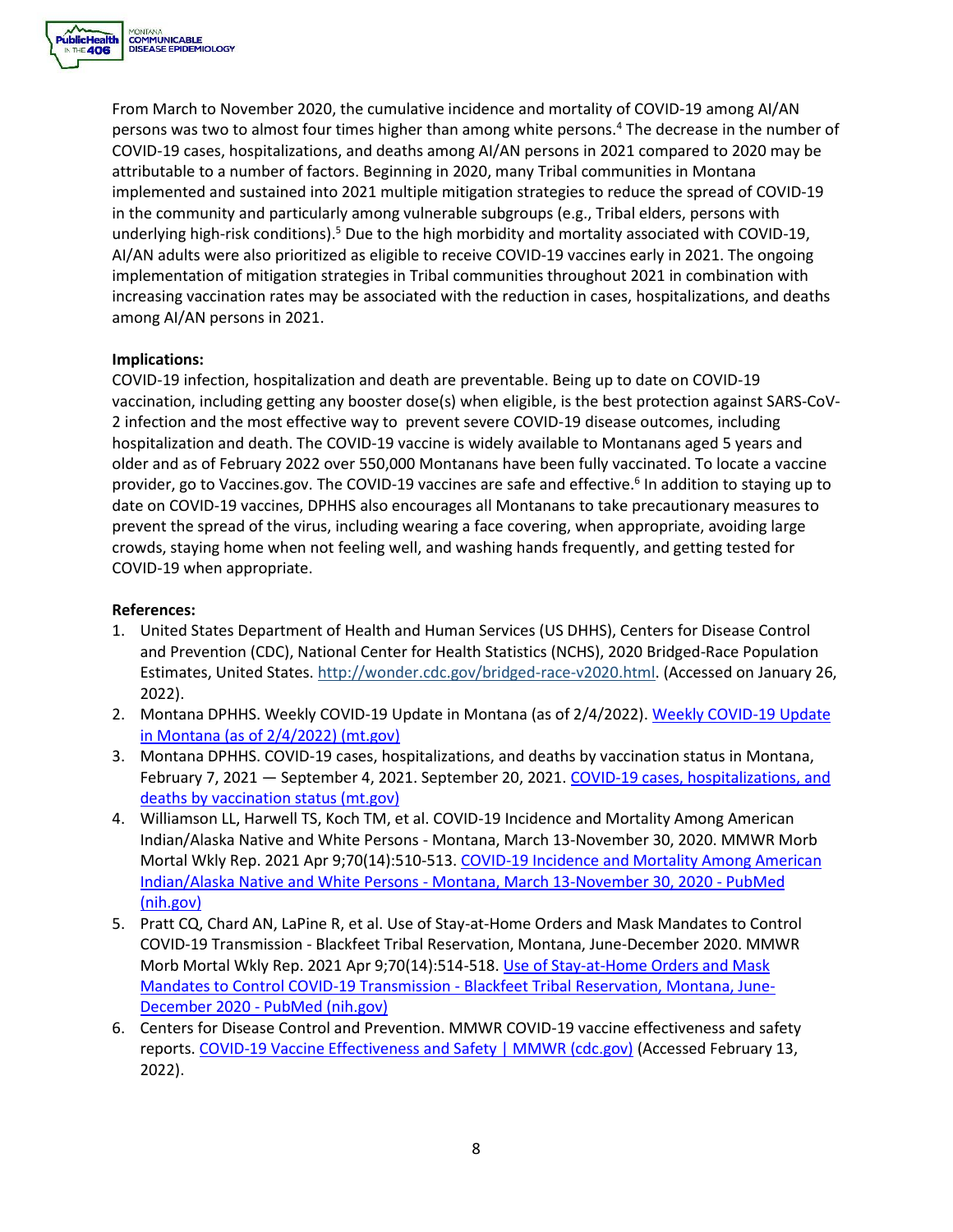Table 4. COVID-19 incident cases and rates per 100,000 population by County, Montana, March 2020 through December 2021.

|                        | Year  |        |        |                |        | Rate per 100,000 population |
|------------------------|-------|--------|--------|----------------|--------|-----------------------------|
| County                 | 2020  | 2021   | Total  | % change       | 2020   | 2021                        |
| <b>BEAVERHEAD</b>      | 762   | 846    | 1,608  | 11             | 8,035  | 8,921                       |
| <b>BIG HORN</b>        | 1,855 | 1,389  | 3,244  | $-25$          | 14,200 | 10,633                      |
| <b>BLAINE</b>          | 602   | 853    | 1,455  | 42             | 9,166  | 12,987                      |
| <b>BROADWATER</b>      | 300   | 739    | 1,039  | 146            | 4,655  | 11,468                      |
| <b>CARBON</b>          | 680   | 931    | 1,611  | 37             | 6,227  | 8,525                       |
| CARTER                 | 137   | 77     | 214    | $-44$          | 11,093 | 6,235                       |
| CASCADE                | 6,456 | 10,730 | 17,186 | 66             | 7,936  | 13,191                      |
| CHOUTEAU               | 216   | 414    | 6,30   | 92             | 3,790  | 7,264                       |
| <b>CUSTER</b>          | 974   | 1,453  | 2,427  | 49             | 8,626  | 12,868                      |
| <b>DANIELS</b>         | 139   | 174    | 313    | 25             | 8,486  | 10,623                      |
| <b>DAWSON</b>          | 939   | 946    | 1,885  | $\mathbf{1}$   | 10,976 | 11,058                      |
| <b>DEER LODGE</b>      | 790   | 833    | 1,623  | 5              | 8,583  | 9,050                       |
| <b>FALLON</b>          | 268   | 292    | 560    | 9              | 9,483  | 10,333                      |
| <b>FERGUS</b>          | 857   | 1,068  | 1,925  | 25             | 7,718  | 9,618                       |
| <b>FLATHEAD</b>        | 8,832 | 12,708 | 21,540 | 44             | 8,344  | 12,006                      |
| <b>GALLATIN</b>        | 9,401 | 14,179 | 23,580 | 51             | 8,048  | 12,139                      |
| GARFIELD               | 70    | 96     | 166    | 37             | 5,521  | 7,571                       |
| <b>GLACIER</b>         | 1,403 | 1,254  | 2,657  | $-11$          | 10,321 | 9,225                       |
| <b>GOLDEN VALLEY</b>   | 42    | 81     | 123    | 93             | 5,079  | 9,794                       |
| <b>GRANITE</b>         | 160   | 251    | 411    | 57             | 4,824  | 7,567                       |
| <b>HILL</b>            | 1,811 | 1,799  | 3,610  | $-1$           | 11,071 | 10,998                      |
| <b>JEFFERSON</b>       | 777   | 1,175  | 1,952  | 51             | 6,286  | 9,506                       |
| <b>JUDITH BASIN</b>    | 79    | 82     | 161    | $\overline{4}$ | 3,962  | 4,112                       |
| LAKE                   | 1,503 | 3,378  | 4,881  | 125            | 4,851  | 10,902                      |
| <b>LEWIS AND CLARK</b> | 4,857 | 7,878  | 12,735 | 62             | 6,916  | 11,218                      |
| <b>LIBERTY</b>         | 101   | 167    | 268    | 65             | 4,263  | 7,049                       |
| <b>LINCOLN</b>         | 1,091 | 2,570  | 3,661  | 136            | 5,363  | 12,633                      |
| <b>MADISON</b>         | 509   | 937    | 1,446  | 84             | 5,681  | 10,459                      |
| <b>MCCONE</b>          | 143   | 169    | 312    | 18             | 8,677  | 10,255                      |
| <b>MEAGHER</b>         | 111   | 172    | 283    | 55             | 6,062  | 9,394                       |
| <b>MINERAL</b>         | 174   | 592    | 766    | 240            | 3,829  | 13,028                      |
| <b>MISSOULA</b>        | 6,299 | 11,916 | 18,215 | 89             | 5,179  | 9,797                       |
| MUSSELSHELL            | 264   | 511    | 775    | 94             | 5,654  | 10,945                      |
| <b>PARK</b>            | 870   | 1,973  | 2,843  | 127            | 5,191  | 11,772                      |
| PETROLEUM              | 9     | 16     | 25     | 78             | $+$    | 3,200                       |
| <b>PHILLIPS</b>        | 431   | 447    | 878    | 4              | 10,998 | 11,406                      |
| <b>PONDERA</b>         | 299   | 402    | 701    | 34             | 5,171  | 6,953                       |
| POWDER RIVER           | 101   | 193    | 294    | 91             | 6,008  | 11,481                      |
| <b>POWELL</b>          | 312   | 641    | 953    | 105            | 4,577  | 9,403                       |
| <b>PRAIRIE</b>         | 122   | 73     | 195    | $-40$          | 11,434 | 6,842                       |
| RAVALLI                | 2,163 | 3,370  | 5,533  | 56             | 4,806  | 7,489                       |
| RICHLAND               | 864   | 1,201  | 2,065  | 39             | 7,824  | 10,876                      |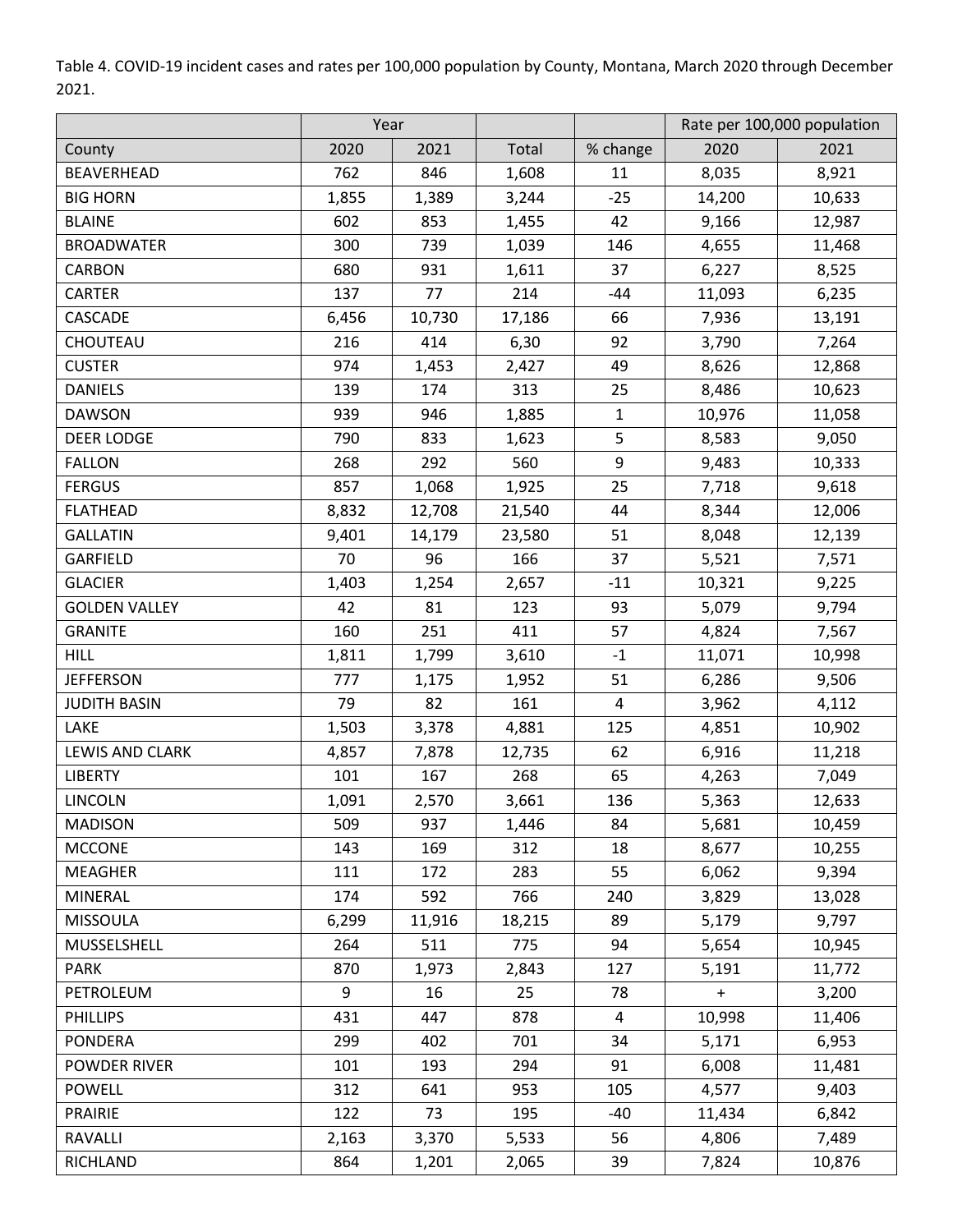Table 4 continued. COVID-19 incident cases and rates per 100,000 population by County, Montana, March 2020 through December 2021.

|                    | Year   |        |         |          | Rate per 100,000 population |        |
|--------------------|--------|--------|---------|----------|-----------------------------|--------|
| County             | 2020   | 2021   | Total   | % change | 2020                        | 2021   |
| <b>ROOSEVELT</b>   | 1,426  | 977    | 2,403   | $-31$    | 13,006                      | 8,911  |
| <b>ROSEBUD</b>     | 1,179  | 817    | 1,996   | $-31$    | 13,343                      | 9,246  |
| <b>SANDERS</b>     | 452    | 1,147  | 1,599   | 154      | 3,718                       | 9,435  |
| SHERIDAN           | 362    | 203    | 565     | -44      | 11,101                      | 6,225  |
| SILVER BOW         | 2,986  | 3,410  | 6,396   | 14       | 8,488                       | 9,693  |
| <b>STILLWATER</b>  | 544    | 698    | 1,242   | 28       | 5,502                       | 7,059  |
| <b>SWEET GRASS</b> | 313    | 296    | 609     | $-5$     | 8,496                       | 8,035  |
| <b>TETON</b>       | 318    | 629    | 947     | 98       | 5,089                       | 10,066 |
| <b>TOOLE</b>       | 431    | 346    | 777     | $-20$    | 9,198                       | 7,384  |
| <b>TREASURE</b>    | 43     | 70     | 113     | 63       | 6,187                       | 10,072 |
| <b>VALLEY</b>      | 607    | 743    | 1,350   | 22       | 8,248                       | 10,096 |
| WHEATLAND          | 145    | 129    | 274     | $-11$    | 6,722                       | 5,981  |
| <b>WIBAUX</b>      | 116    | 64     | 180     | $-45$    | 12,354                      | 6,816  |
| YELLOWSTONE        | 13,746 | 18,362 | 32,108  | 34       | 8,434                       | 11,266 |
| <b>TOTAL</b>       | 81,404 | 116980 | 198,384 | 44       | 7,533                       | 10,826 |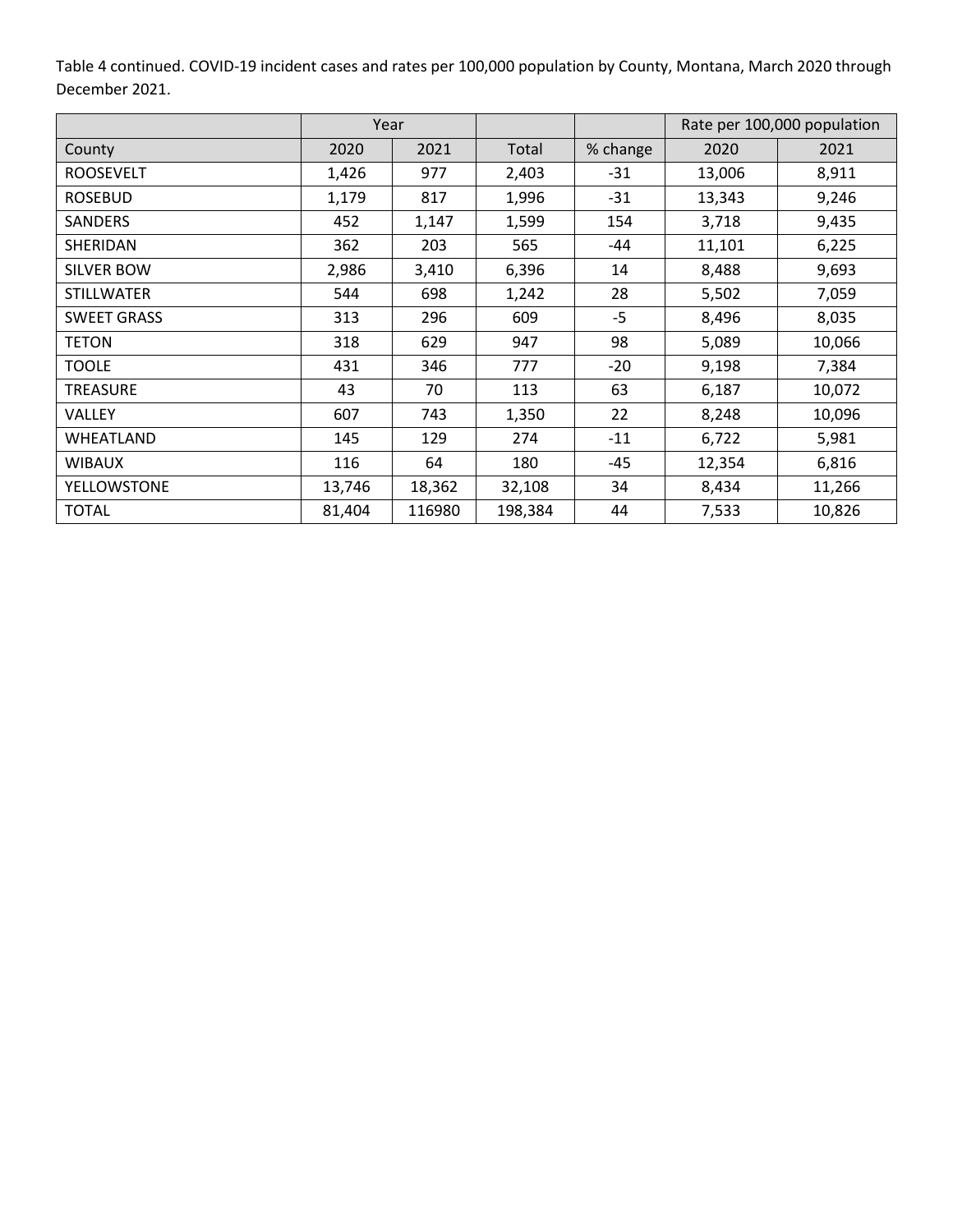Table 5. COVID-19 hospitalizations and rates per 100,000 population by County, Montana, March 2020 through December 2021.

| 2020<br>2021<br>Total<br>2020<br>% change<br>2021<br>County<br>BEAVERHEAD<br>38<br>61<br>99<br>401<br>643<br>61<br>76<br>$-51$<br>582<br><b>BIG HORN</b><br>155<br>231<br>1,187<br>74<br>$-20$<br><b>BLAINE</b><br>41<br>33<br>624<br>502<br>19<br>63<br>82<br><b>BROADWATER</b><br>232<br>978<br>$\boldsymbol{+}$<br>39<br>91<br>133<br>357<br>833<br><b>CARBON</b><br>130<br>5<br>CARTER<br>4<br>$\mathbf{1}$<br>$-75$<br>$\ddot{}$<br>$+$<br>CASCADE<br>262<br>548<br>810<br>322<br>674<br>109<br>CHOUTEAU<br>16<br>22<br>38<br>38<br>386<br>$\boldsymbol{+}$<br><b>CUSTER</b><br>55<br>98<br>78<br>153<br>487<br>868<br><b>DANIELS</b><br>9<br>15<br>67<br>24<br>$+$<br>$+$ |
|---------------------------------------------------------------------------------------------------------------------------------------------------------------------------------------------------------------------------------------------------------------------------------------------------------------------------------------------------------------------------------------------------------------------------------------------------------------------------------------------------------------------------------------------------------------------------------------------------------------------------------------------------------------------------------|
|                                                                                                                                                                                                                                                                                                                                                                                                                                                                                                                                                                                                                                                                                 |
|                                                                                                                                                                                                                                                                                                                                                                                                                                                                                                                                                                                                                                                                                 |
|                                                                                                                                                                                                                                                                                                                                                                                                                                                                                                                                                                                                                                                                                 |
|                                                                                                                                                                                                                                                                                                                                                                                                                                                                                                                                                                                                                                                                                 |
|                                                                                                                                                                                                                                                                                                                                                                                                                                                                                                                                                                                                                                                                                 |
|                                                                                                                                                                                                                                                                                                                                                                                                                                                                                                                                                                                                                                                                                 |
|                                                                                                                                                                                                                                                                                                                                                                                                                                                                                                                                                                                                                                                                                 |
|                                                                                                                                                                                                                                                                                                                                                                                                                                                                                                                                                                                                                                                                                 |
|                                                                                                                                                                                                                                                                                                                                                                                                                                                                                                                                                                                                                                                                                 |
|                                                                                                                                                                                                                                                                                                                                                                                                                                                                                                                                                                                                                                                                                 |
|                                                                                                                                                                                                                                                                                                                                                                                                                                                                                                                                                                                                                                                                                 |
| 83<br>970<br><b>DAWSON</b><br>40<br>123<br>$-52$<br>468                                                                                                                                                                                                                                                                                                                                                                                                                                                                                                                                                                                                                         |
| 39<br><b>DEER LODGE</b><br>20<br>59<br>95<br>217<br>424                                                                                                                                                                                                                                                                                                                                                                                                                                                                                                                                                                                                                         |
| 25<br><b>FALLON</b><br>20<br>25<br>45<br>708<br>885                                                                                                                                                                                                                                                                                                                                                                                                                                                                                                                                                                                                                             |
| <b>FERGUS</b><br>44<br>97<br>141<br>120<br>396<br>874                                                                                                                                                                                                                                                                                                                                                                                                                                                                                                                                                                                                                           |
| <b>FLATHEAD</b><br>700<br>292<br>741<br>1033<br>154<br>276                                                                                                                                                                                                                                                                                                                                                                                                                                                                                                                                                                                                                      |
| <b>GALLATIN</b><br>286<br>84<br>525<br>811<br>245<br>449                                                                                                                                                                                                                                                                                                                                                                                                                                                                                                                                                                                                                        |
| GARFIELD<br>$\overline{7}$<br>18<br>57<br>11<br>$+$<br>$+$                                                                                                                                                                                                                                                                                                                                                                                                                                                                                                                                                                                                                      |
| 84<br>60<br>618<br><b>GLACIER</b><br>144<br>$-29$<br>441                                                                                                                                                                                                                                                                                                                                                                                                                                                                                                                                                                                                                        |
| <b>GOLDEN VALLEY</b><br>24<br>10<br>14<br>40<br>$+$<br>$+$                                                                                                                                                                                                                                                                                                                                                                                                                                                                                                                                                                                                                      |
| 26<br><b>GRANITE</b><br>13<br>13<br>$\mathbf 0$<br>$+$<br>$+$                                                                                                                                                                                                                                                                                                                                                                                                                                                                                                                                                                                                                   |
| 54<br>85<br>139<br><b>HILL</b><br>57<br>330<br>520                                                                                                                                                                                                                                                                                                                                                                                                                                                                                                                                                                                                                              |
| 12<br><b>JEFFERSON</b><br>43<br>48<br>91<br>348<br>388                                                                                                                                                                                                                                                                                                                                                                                                                                                                                                                                                                                                                          |
| 5<br>8<br>$-38$<br>13<br><b>JUDITH BASIN</b><br>$\ddot{}$<br>$+$                                                                                                                                                                                                                                                                                                                                                                                                                                                                                                                                                                                                                |
| 77<br>248<br>587<br>182<br>259<br>LAKE<br>136                                                                                                                                                                                                                                                                                                                                                                                                                                                                                                                                                                                                                                   |
| <b>LEWIS AND CLARK</b><br>215<br>354<br>569<br>65<br>306<br>504                                                                                                                                                                                                                                                                                                                                                                                                                                                                                                                                                                                                                 |
| 9<br>6<br>$-33$<br><b>LIBERTY</b><br>15<br>$+$<br>$+$                                                                                                                                                                                                                                                                                                                                                                                                                                                                                                                                                                                                                           |
| <b>LINCOLN</b><br>43<br>211<br>196<br>239<br>356<br>963                                                                                                                                                                                                                                                                                                                                                                                                                                                                                                                                                                                                                         |
| 62<br><b>MADISON</b><br>28<br>90<br>121<br>313<br>692                                                                                                                                                                                                                                                                                                                                                                                                                                                                                                                                                                                                                           |
| 5<br><b>MCCONE</b><br>13<br>18<br>160<br>$+$<br>$+$                                                                                                                                                                                                                                                                                                                                                                                                                                                                                                                                                                                                                             |
| 15<br>31<br><b>MEAGHER</b><br>16<br>$\overline{7}$<br>$+$<br>$+$                                                                                                                                                                                                                                                                                                                                                                                                                                                                                                                                                                                                                |
| 6<br>66<br><b>MINERAL</b><br>60<br>900<br>1,320<br>$+$                                                                                                                                                                                                                                                                                                                                                                                                                                                                                                                                                                                                                          |
| 707<br><b>MISSOULA</b><br>189<br>518<br>174<br>155<br>426                                                                                                                                                                                                                                                                                                                                                                                                                                                                                                                                                                                                                       |
| 29<br>MUSSELSHELL<br>40<br>69<br>38<br>621<br>857                                                                                                                                                                                                                                                                                                                                                                                                                                                                                                                                                                                                                               |
| <b>PARK</b><br>32<br>92<br>549<br>124<br>188<br>191                                                                                                                                                                                                                                                                                                                                                                                                                                                                                                                                                                                                                             |
| $\overline{2}$<br>$\mathbf{3}$<br>5<br>PETROLEUM<br>50<br>$+$<br>$+$                                                                                                                                                                                                                                                                                                                                                                                                                                                                                                                                                                                                            |
| 39<br>38<br>77<br>$-3$<br><b>PHILLIPS</b><br>995<br>970                                                                                                                                                                                                                                                                                                                                                                                                                                                                                                                                                                                                                         |
| 7 <sup>1</sup><br><b>PONDERA</b><br>21<br>28<br>363<br>200<br>$+$                                                                                                                                                                                                                                                                                                                                                                                                                                                                                                                                                                                                               |
| 10<br>12<br>22<br>20<br>POWDER RIVER<br>$+$<br>$+$                                                                                                                                                                                                                                                                                                                                                                                                                                                                                                                                                                                                                              |
| 18<br>65<br><b>POWELL</b><br>83<br>261<br>$+$<br>953                                                                                                                                                                                                                                                                                                                                                                                                                                                                                                                                                                                                                            |
| 5<br>$\overline{2}$<br>$\overline{7}$<br><b>PRAIRIE</b><br>-60<br>$+$<br>$+$                                                                                                                                                                                                                                                                                                                                                                                                                                                                                                                                                                                                    |
| <b>RAVALLI</b><br>79<br>106<br>185<br>176<br>236<br>34                                                                                                                                                                                                                                                                                                                                                                                                                                                                                                                                                                                                                          |
| 70<br>180<br>57<br>634<br>996<br>RICHLAND<br>110                                                                                                                                                                                                                                                                                                                                                                                                                                                                                                                                                                                                                                |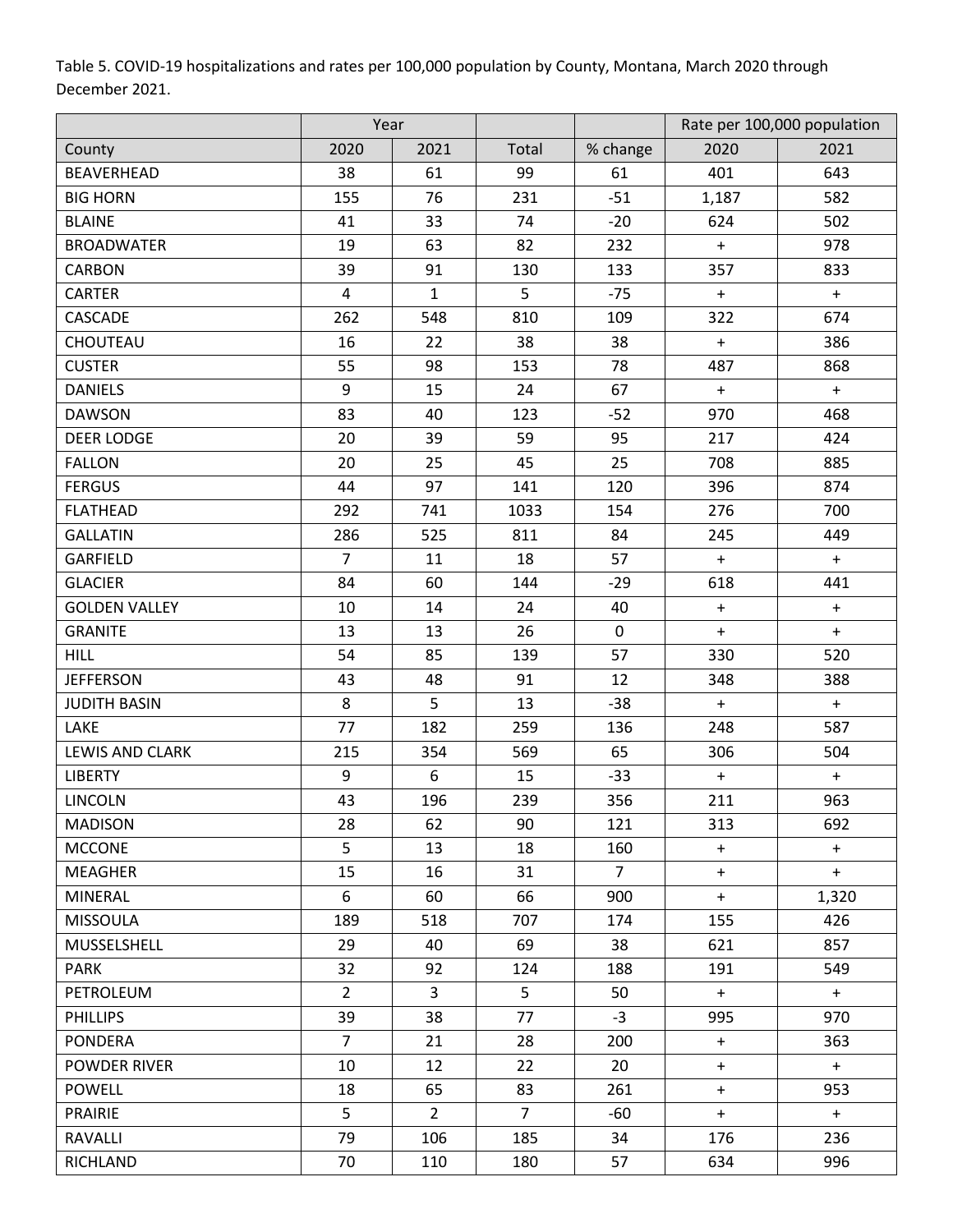Table 5 continued. COVID-19 hospitalizations and rates per 100,000 population by County, Montana, March 2020 through December 2021.

|                    | Year  |              |        |          | Rate per 100,000 population |           |
|--------------------|-------|--------------|--------|----------|-----------------------------|-----------|
| County             | 2020  | 2021         | Total  | % change | 2020                        | 2021      |
| <b>ROOSEVELT</b>   | 62    | 55           | 117    | $-11$    | 565                         | 502       |
| <b>ROSEBUD</b>     | 82    | 56           | 138    | $-32$    | 928                         | 634       |
| <b>SANDERS</b>     | 35    | 85           | 120    | 143      | 288                         | 699       |
| SHERIDAN           | 24    | 16           | 40     | $-33$    | 736                         | 491       |
| SILVER BOW         | 87    | 111          | 198    | 28       | 247                         | 316       |
| <b>STILLWATER</b>  | 36    | 49           | 85     | 36       | 364                         | 496       |
| <b>SWEET GRASS</b> | 21    | 18           | 39     | $-14$    | 570                         | $\ddot{}$ |
| <b>TETON</b>       | 23    | 46           | 69     | 100      | 368                         | 736       |
| <b>TOOLE</b>       | 20    | 28           | 48     | 40       | 427                         | 598       |
| <b>TREASURE</b>    | 4     | $\mathbf{1}$ | 5      | $-75$    | $+$                         | $+$       |
| VALLEY             | 15    | 49           | 64     | 227      | $\pm$                       | 666       |
| WHEATLAND          | 12    | 18           | 30     | 50       | $+$                         | $\ddot{}$ |
| <b>WIBAUX</b>      | 8     | 9            | 17     | 13       | $\pm$                       | $\ddot{}$ |
| <b>YELLOWSTONE</b> | 972   | 1,415        | 2387   | 46       | 596                         | 868       |
| <b>TOTAL</b>       | 3,895 | 6,566        | 10,461 | 69       | 360                         | 608       |

+Rates not calculated for categories in which there were less than 20 hospitalizations.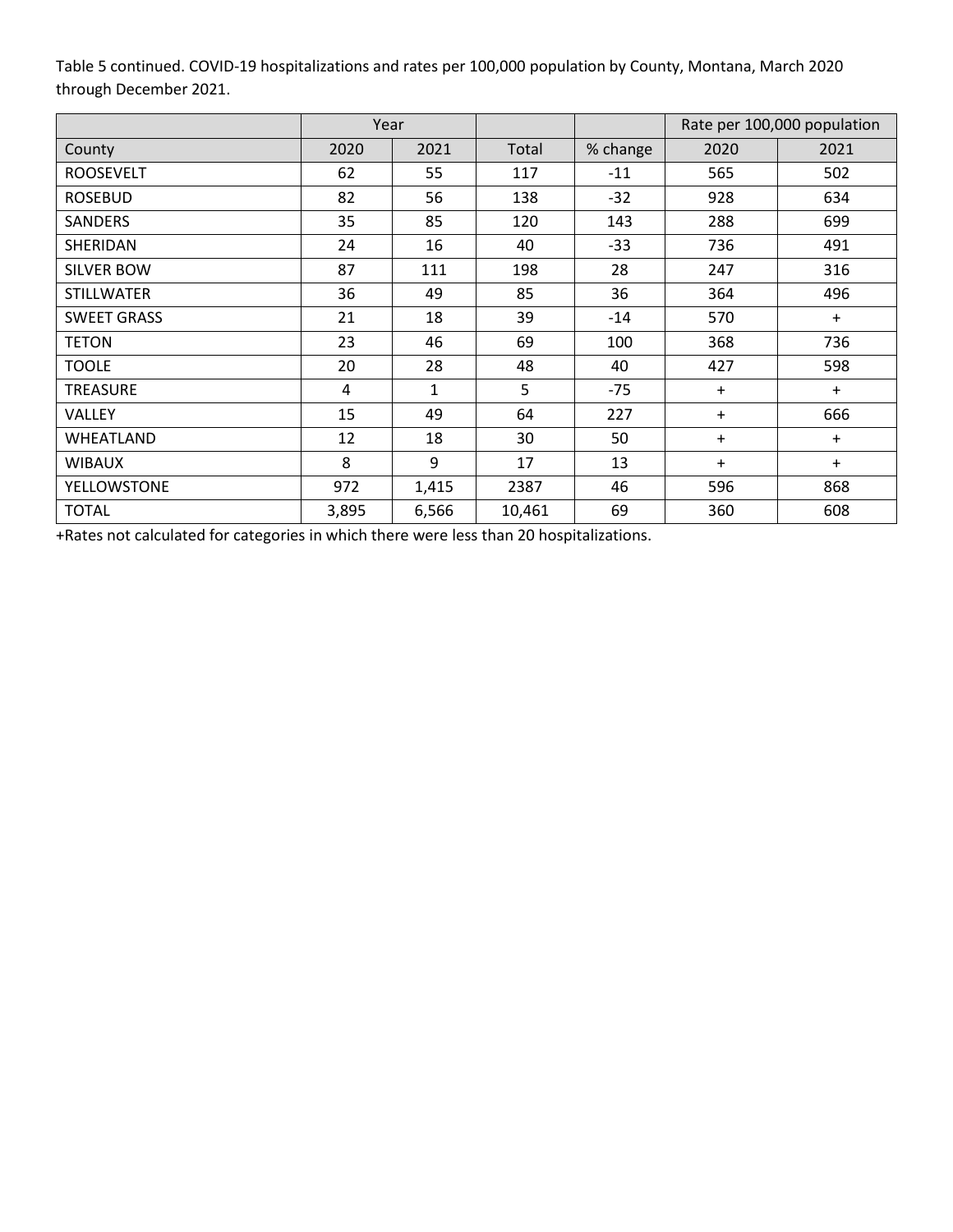Table 6. COVID-19 deaths and rates per 100,000 population by County, Montana, March 2020 through December 2021.

|                        | Year           |                |                  |                          |                  | Rate per 100,000 population |
|------------------------|----------------|----------------|------------------|--------------------------|------------------|-----------------------------|
| County                 | 2020           | 2021           | Total            | % change                 | 2020             | 2021                        |
| BEAVERHEAD             | 10             | 14             | 24               | 40                       | $\ddot{}$        | $\ddot{}$                   |
| <b>BIG HORN</b>        | 59             | 21             | 80               | $-64$                    | 452              | 161                         |
| <b>BLAINE</b>          | 23             | 5              | 28               | $-78$                    | 350              | $+$                         |
| <b>BROADWATER</b>      | $\overline{4}$ | 13             | 17               | 225                      | $\ddot{}$        | $+$                         |
| <b>CARBON</b>          | 12             | 11             | 23               | -8                       | $+$              | $+$                         |
| CARTER                 | 5              | $\mathbf 0$    | 5                | $-100$                   | $\ddot{}$        | $+$                         |
| CASCADE                | 154            | 129            | 283              | $-16$                    | 189              | 159                         |
| CHOUTEAU               | 5              | $\overline{4}$ | 9                | $-20$                    | $\ddot{}$        | $+$                         |
| <b>CUSTER</b>          | 14             | 27             | 41               | 93                       | $\ddot{}$        | 239                         |
| <b>DANIELS</b>         | 5              | 4              | 9                | $-20$                    | $\ddot{}$        | $\ddot{}$                   |
| <b>DAWSON</b>          | 30             | 22             | 52               | $-27$                    | 351              | 257                         |
| <b>DEER LODGE</b>      | $\overline{7}$ | 16             | 23               | 129                      | $+$              | $+$                         |
| <b>FALLON</b>          | $\overline{2}$ | 8              | 10               | 300                      | $\ddot{}$        | $+$                         |
| <b>FERGUS</b>          | 24             | 28             | 52               | 17                       | 216              | 252                         |
| <b>FLATHEAD</b>        | 81             | 146            | 227              | 80                       | 77               | 138                         |
| <b>GALLATIN</b>        | 49             | 57             | 106              | 16                       | 42               | 49                          |
| GARFIELD               | $\overline{2}$ | $\mathbf{1}$   | 3                | $-50$                    | $\ddot{}$        | $\ddot{}$                   |
| <b>GLACIER</b>         | 39             | 25             | 64               | $-36$                    | 287              | 184                         |
| <b>GOLDEN VALLEY</b>   | $2^{\circ}$    | $\mathbf{3}$   | 5                | 50                       | $\ddot{}$        | $+$                         |
| <b>GRANITE</b>         | $\overline{2}$ | $\overline{4}$ | $\boldsymbol{6}$ | 100                      | $\ddot{}$        | $\ddot{}$                   |
| <b>HILL</b>            | 42             | 29             | 71               | $-31$                    | 257              | 177                         |
| <b>JEFFERSON</b>       | 6              | 16             | 22               | 167                      | $+$              | $+$                         |
| <b>JUDITH BASIN</b>    | $\mathbf{1}$   | $\mathbf 0$    | $\mathbf{1}$     | $-100$                   | $\ddot{}$        | $+$                         |
| LAKE                   | 26             | 62             | 88               | 138                      | 84               | 200                         |
| <b>LEWIS AND CLARK</b> | 71             | 85             | 156              | 20                       | 101              | 121                         |
| <b>LIBERTY</b>         | $\mathbf{1}$   | $\mathbf{1}$   | $\overline{2}$   | 0                        | $\boldsymbol{+}$ | $+$                         |
| <b>LINCOLN</b>         | 12             | 62             | 74               | 417                      | $\boldsymbol{+}$ | 305                         |
| <b>MADISON</b>         | $\overline{4}$ | 16             | 20               | 300                      | $+$              | $+$                         |
| <b>MCCONE</b>          | $\mathsf{O}$   | 8              | 8                | $\overline{\phantom{a}}$ | $+$              | $+$                         |
| <b>MEAGHER</b>         | $\overline{7}$ | $\overline{2}$ | 9                | $-71$                    | $+$              | $+$                         |
| MINERAL                | $\mathsf{O}$   | 14             | 14               | $\blacksquare$           | $+$              | $+$                         |
| <b>MISSOULA</b>        | 78             | 112            | 190              | 44                       | 64               | 92                          |
| MUSSELSHELL            | 10             | 16             | 26               | 60                       | $+$              | $+$                         |
| <b>PARK</b>            | $\overline{7}$ | 25             | 32               | 257                      | $+$              | 149                         |
| PETROLEUM              | $\mathbf{1}$   | $\mathbf 0$    | $\mathbf{1}$     | $\overline{\phantom{a}}$ | 200              | $\mathbf 0$                 |
| <b>PHILLIPS</b>        | 15             | 12             | 27               | $-20$                    | $+$              | $+$                         |
| <b>PONDERA</b>         | $\mathsf{3}$   | $\overline{2}$ | 5                | $-33$                    | $+$              | $+$                         |
| POWDER RIVER           | 6              | $\overline{4}$ | 10               | $-33$                    | $+$              | $+$                         |
| <b>POWELL</b>          | $\overline{2}$ | 18             | 20               | 800                      | $+$              | $+$                         |
| <b>PRAIRIE</b>         | $2^{\circ}$    | $\mathbf 0$    | $\overline{2}$   | $-100$                   | $+$              | $+$                         |
| RAVALLI                | 38             | 92             | 130              | 142                      | 84               | 204                         |
| RICHLAND               | 13             | 17             | 30               | 31                       | $+$              | $+$                         |